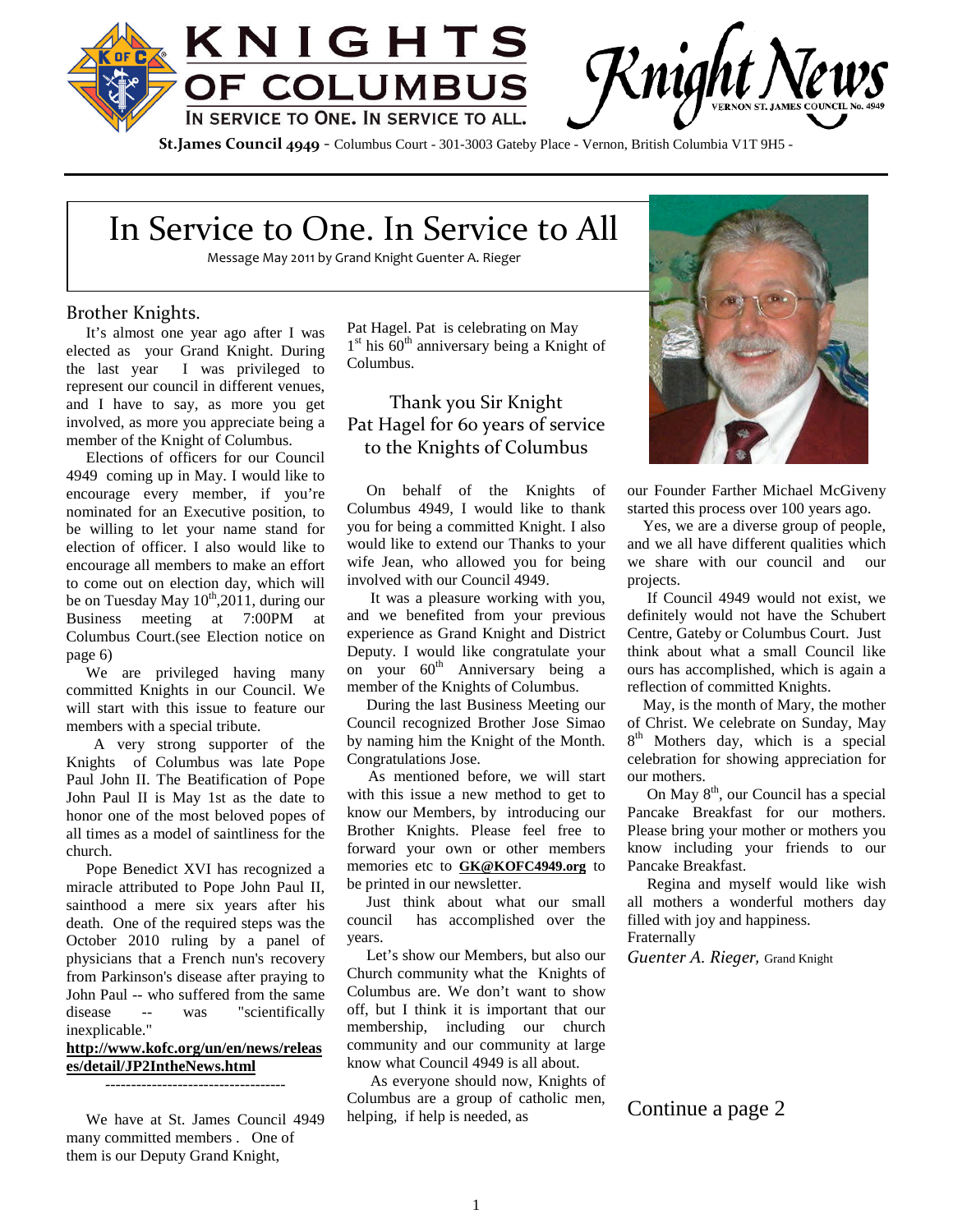

Brother Leo Lambert makes an official presentation of a bag during the last Business Meeting. Surprise!

A gift from Council 2715 from St.Paul in Alberta. A coffee glass mug with engraving of the 100th Anniversary of Council 2715. Thanks Brother Leo, I will use it during our meetings. Just wondering?,- has it to be filled only with coffee?



Continue on Page 3